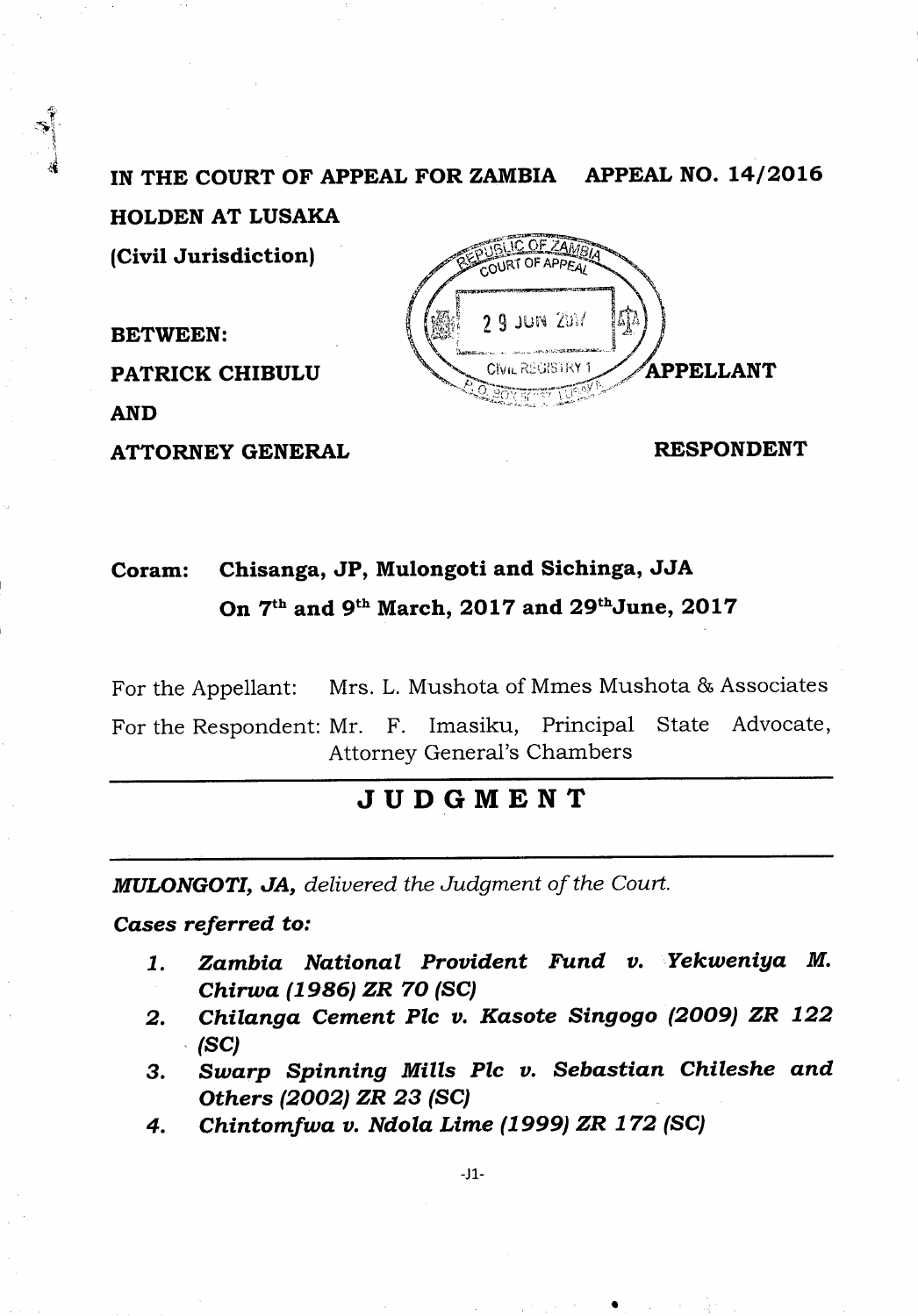- *McCall v. Abelesz (1976) 3 ALL ER 161*  5.
- *Attorney General v. Mpundu (1984) ZR 6* **(SC)**  б.
- *Miyanda v. Attorney General (1985) ZR 185 (SC)*  7.
- *Jonathan Musialela Nguleka v. Furniture Holdings*  8. *Limited (2006) ZR 19* **(SC)**
- *Mazoka and Others v. Mwanawasa and Others (2005) ZR*  9. *138* **(SC)**
- *Mweshi Chileshe v. Zambia Consolidated Copper Mines Limited (1996) S.J (SC)*
- *Paul Roland Harrison v. The Attorney General (1993) S.J No. 58*
- *Zambia Privatisation Agency v. Matale (1995 -1997) ZR 157 (SC)*
- *Ngwira v. Zambia National Insurance Brokers Limited (SCZ) Appeal No. 9 of 1994*
- *Sitali v. Central Board of Health (SCZ) Appeal No.178 of*  14. *1999*
- *Mumba v. Telecel (Zambia) Limited SCZ Appeal No. 156 of 2005*

## *Legislation referred to:*

Ŷ

Ľ,

- *I. Court of Appeal Rules, Statutory Instrument No. 65 of 2016*
- *The State Proceedings Act, Chapter 71 of the Laws of*  2. *Zambia*
- *The Industrial and Labour Relations Act, Chapter 269*  3. *of the Laws of Zambia*

This is an appeal by Mr. Chibulu (the appellant) from a decision of the High Court sitting at Lusaka. The High Court decided that as a result of the appellant's dismissal he was not only gravely embarrassed, but suffered mental torture as well. The Court

-J2-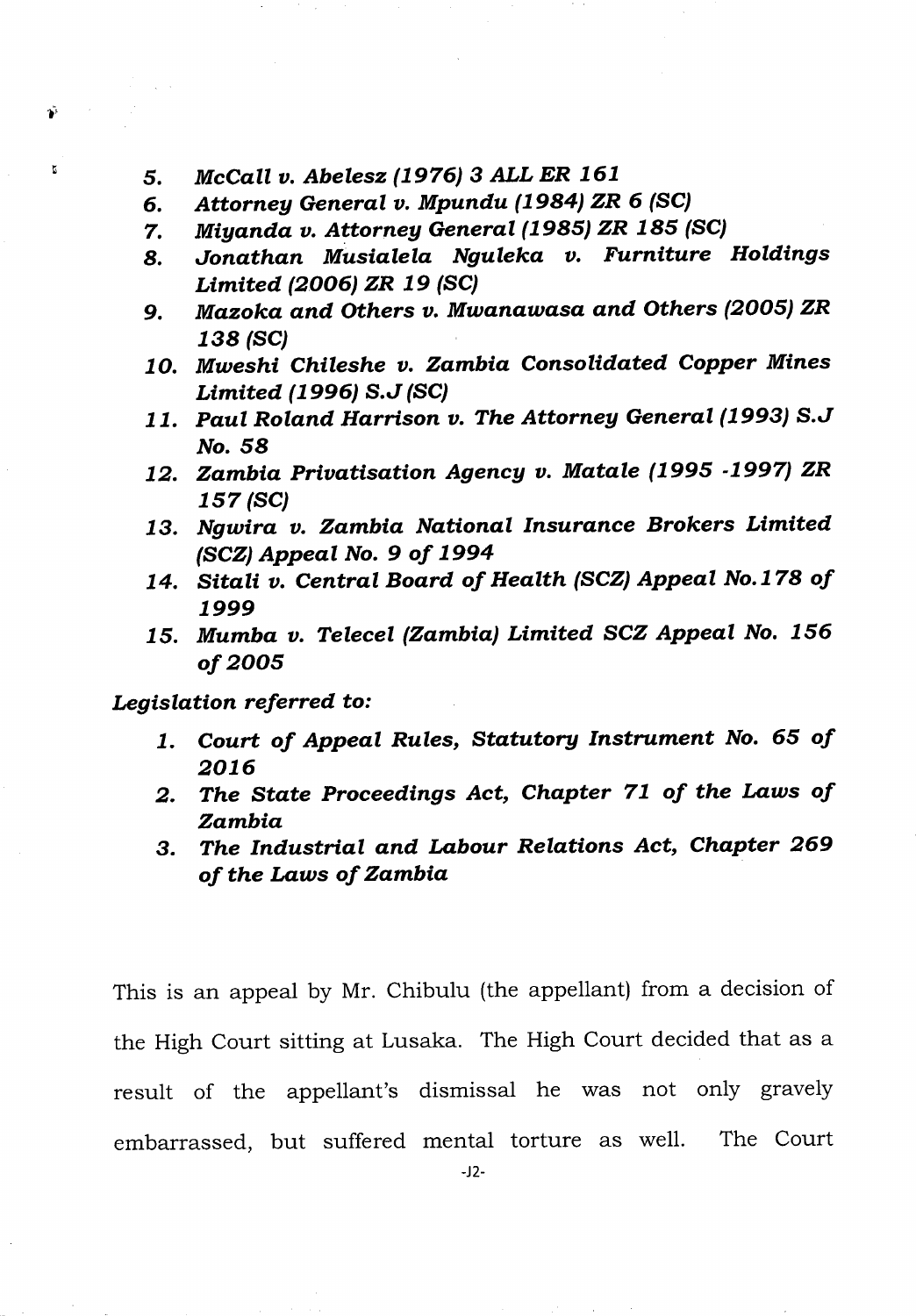awarded him twelve months salary as damages with interest at average short term deposit rate from the date of writ to Judgment. Thereafter, at current Bank of Zambia lending rate until payment. The appellant was also awarded costs to be taxed in default of agreement.

х

It is necessary at this stage for us to say a little about the background of the case. The appellant was for many years employed by the respondent as a gemmologist with the Ministry of Mines and Mineral Development, Geology department.

On 17th May, 2010 the appellant received a letter from the respondent captioned *"alleged corrupt and fraudulent conduct".* It was alleged that he was compromised by the respondents (accused) in the case of **The People v. Ross Ernest Moore and Hassle Shamalime,**  as observed by the Supreme Court, *"when examining a 'gold' sample that was brought to the Geological survey department for export analysis and valuation."* Consequently, that the appellant classified it (the sample) as metallurgical residue when no gold was in fact presented to him. The appellant was asked to exculpate himself against charges of bribery, corruption and fraud contrary to clause 11(a) and

-J3-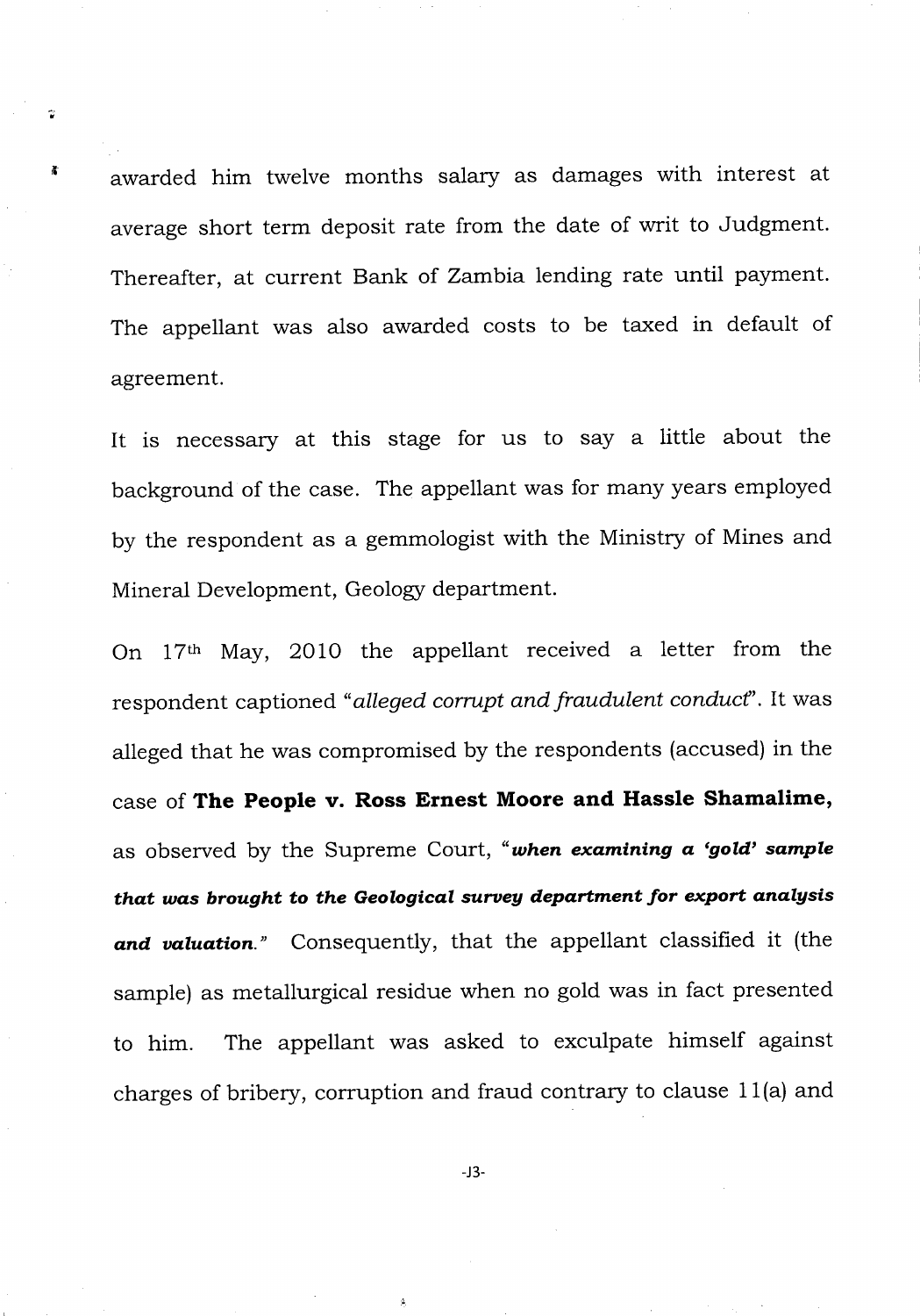(c) of the Public Service Commission Disciplinary Code and Procedures.

ę.

In his lengthy exculpatory letter dated 28th May, 2010, the appellant outlined what he termed shortcomings and weaknesses of the respondent's mineral export procedure.

He also denied the allegations and stated that no gold was ever submitted to the Ministry's laboratory by the two respondents in the case before the Supreme Court. He explained that metallurgical residue samples were cleared by the Ministry's laboratory in December, 2006 whilst the 'gold' was intercepted at the airport ready to be exported on 30th January, 2007, more than a month after the papers for metallurgical residue were obtained. According to him, this was a clear indication of the respondent's weaknesses in the mineral export system.

On 24th August, 2010, the Director of Geological Survey wrote to the appellant informing him that his exculpatory letter was unsatisfactory and referred his case to the Permanent Secretary, Ministry of Mines and Mineral Development, who dismissed the appellant vide letter dated 8th July, 2011.

-J4-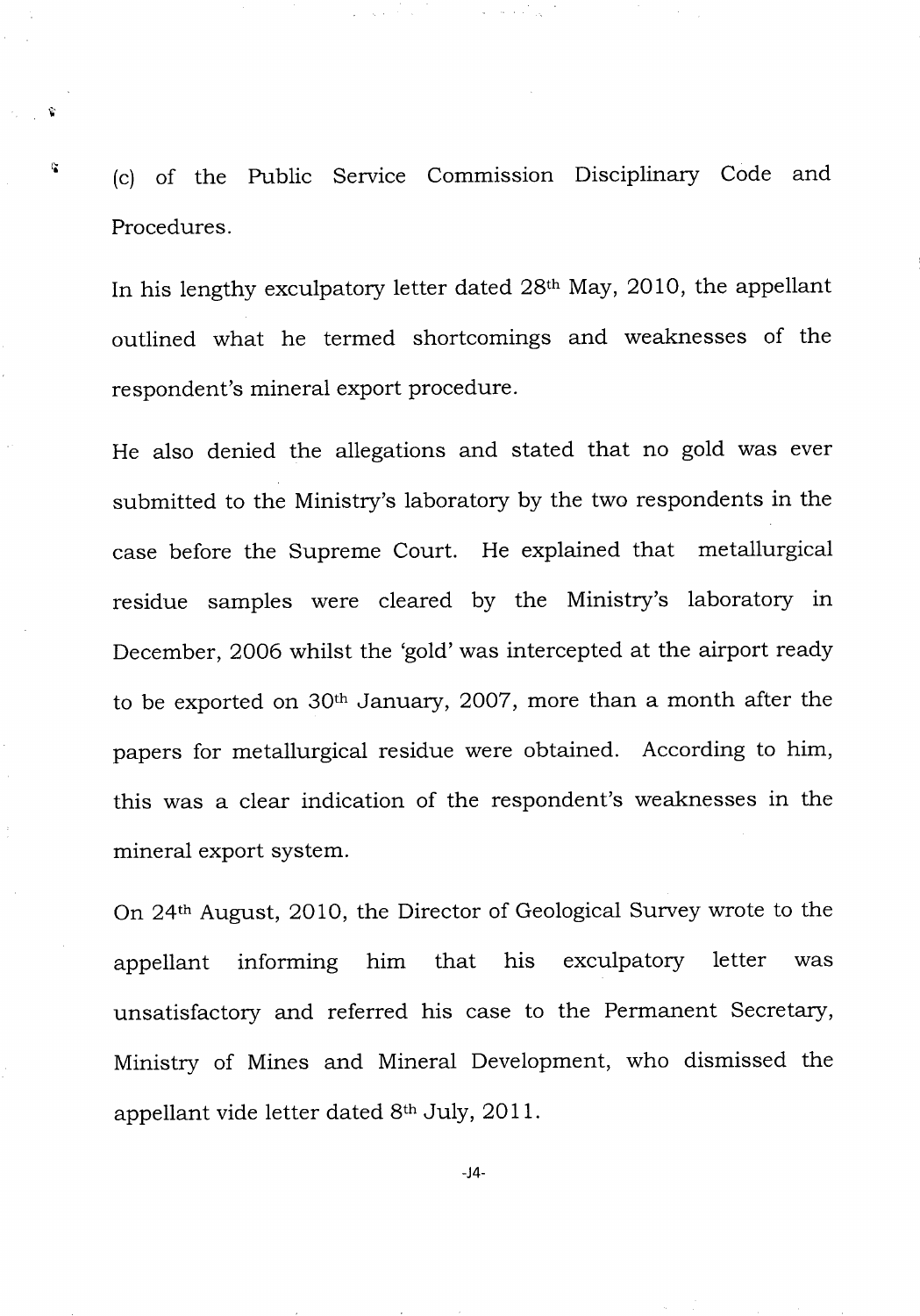He sued, seeking *inter alia* a declaration that his summary dismissal is null and void for non compliance with the law, in breach of the rules of natural justice, and discriminatory. In the alternative damages for unlawful or wrongful dismissal. He also sought exemplary damages for the defendant's contumelious disregard of his rights by denying him the right to be heard in accordance with the Disciplinary Code of the Public Service Commission.

ã

The Court received oral evidence from both parties and found as common cause that the appellant was dismissed following observations made by the Supreme Court in the *Ross Moore* case supra, to the effect that *"officers from the Geological Survey Department may have been compromised in the manner they issued a valuation certificate to the accused"* (Ross Moore and Shamalime).

The High Court further found that the charges laid against the appellant were unsubstantiated. Following the Supreme Court decision in **Zambia National Provident Fund v. Yekweniya M. Chirwa**<sup>1</sup> that "Procedural rules were part of the conditions of service..... *and that where it is not in dispute that an employee has committed an offence for which the appropriate action is dismissal and he is so dismissed, no injustice arises from failure to comply with the laid down* 

-J5-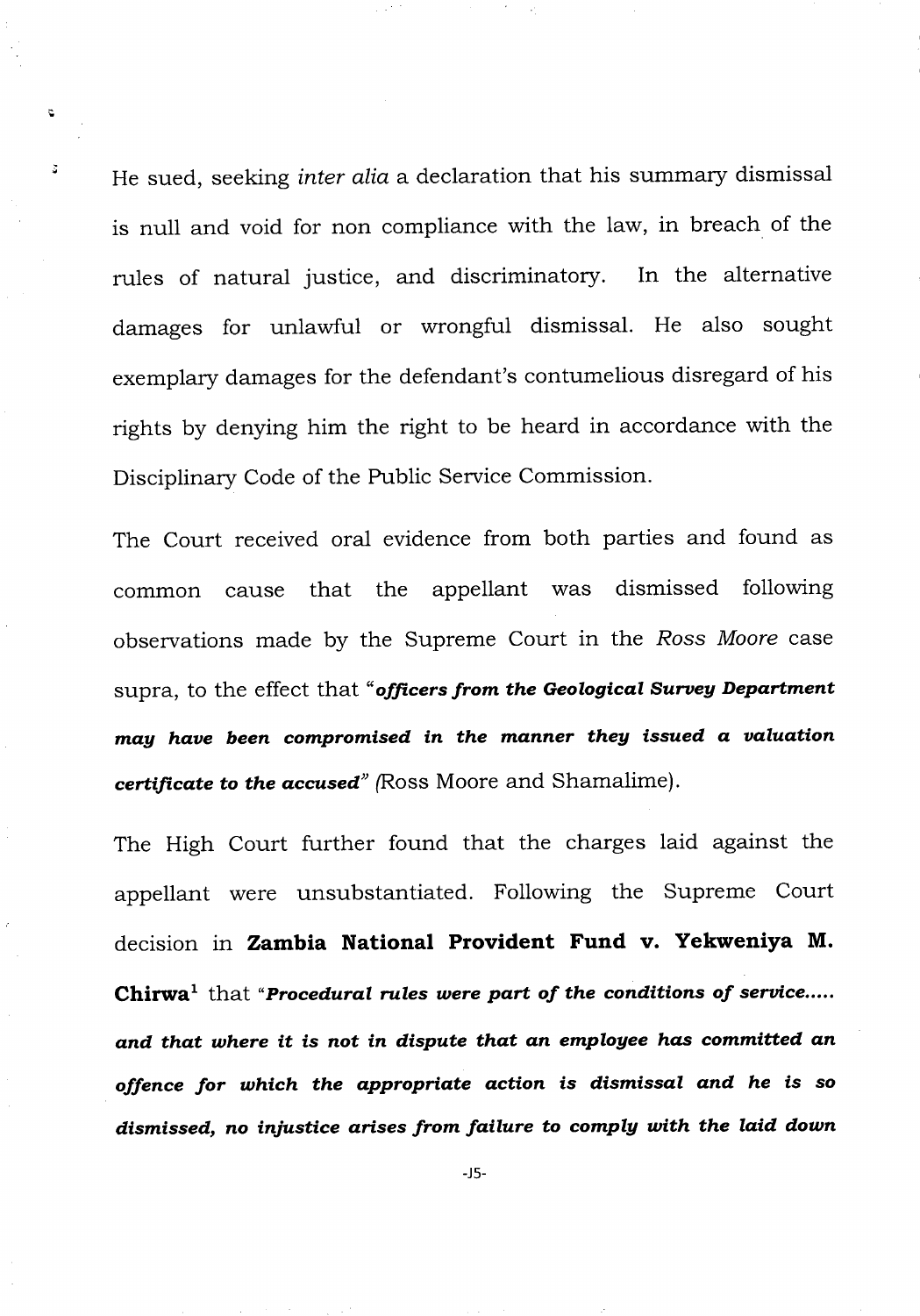*procedure in the contract and the employee has no claim on that ground for wrongful dismissal or a declaration that the dismissal is a nullity,"*  the Court concluded that having found that the charges against the appellant were unsubstantiated, and the respondent having failed to strictly follow procedure in that the appellant was not heard at a disciplinary hearing, his dismissal was wrongful.

Most pertinently, the Court held that the measure of damages for wrongful dismissal is the notice period or payment in lieu thereof, where the conditions of service provide. That where the conditions are silent, by the giving of reasonable notice as restated by the Supreme Court in the case of **Chilanga Cement v. Kasote Singogo2**  as follows:

*"Payment in lieu of notice is a proper and lawful way of terminating employment, since every contract of service is terminable by reasonable notice".* 

Furthermore, that:

ŵ

÷,

*"7. when awarding damages for loss of employment, the common law remedy for wrongful termination of a contract of employment is the period of notice. In deserving cases, the courts have awarded*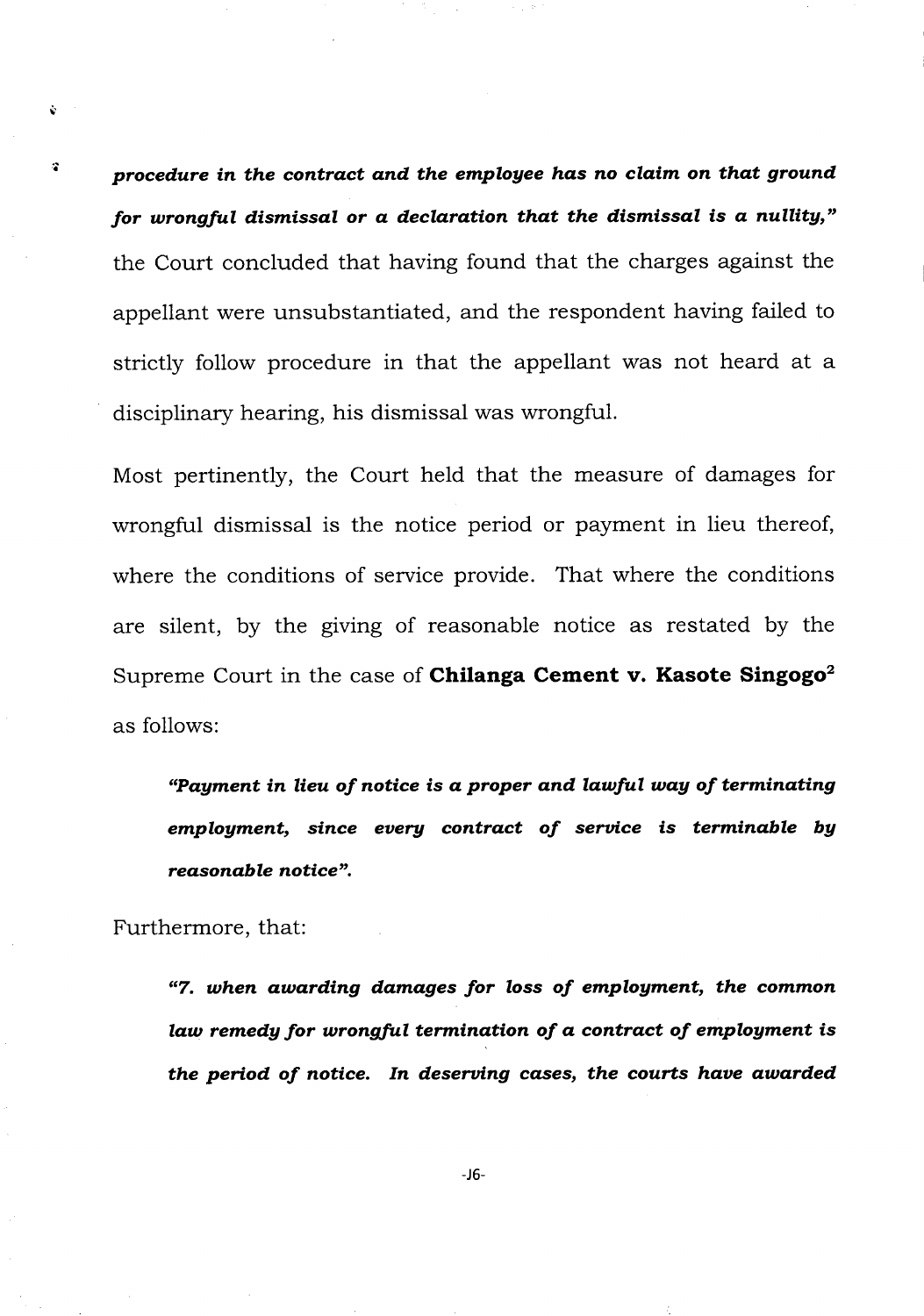*more than the common law damages as compensation for loss of employment.* 

G.

*"12. in a proper case, damages for loss of employment may be awarded for embarrassment and mental torture. Damages for mental distress and inconvenience would also be recovered in an action for breach of contract. However, such an award for torture or mental distress should be granted in exceptional cases."* 

The Court accordingly awarded "twelve months salary in damages for embarrassment and mental torture" as the dismissal was "hastily done without even calling for a disciplinary hearing or the plaintiff's attendance contrary to the Disciplinary Code. Further, the defence witness admitted that *"they were under pressure to act ...."* 

It is the award of twelve months salary that the appellant is dissatisfied with, prompting him to lodge an appeal in this Court on four grounds as follows:

1. The Court below erred in law and fact for awarding twelve months pay with interest without giving due regard to the exceptional circumstances of the case.

-17-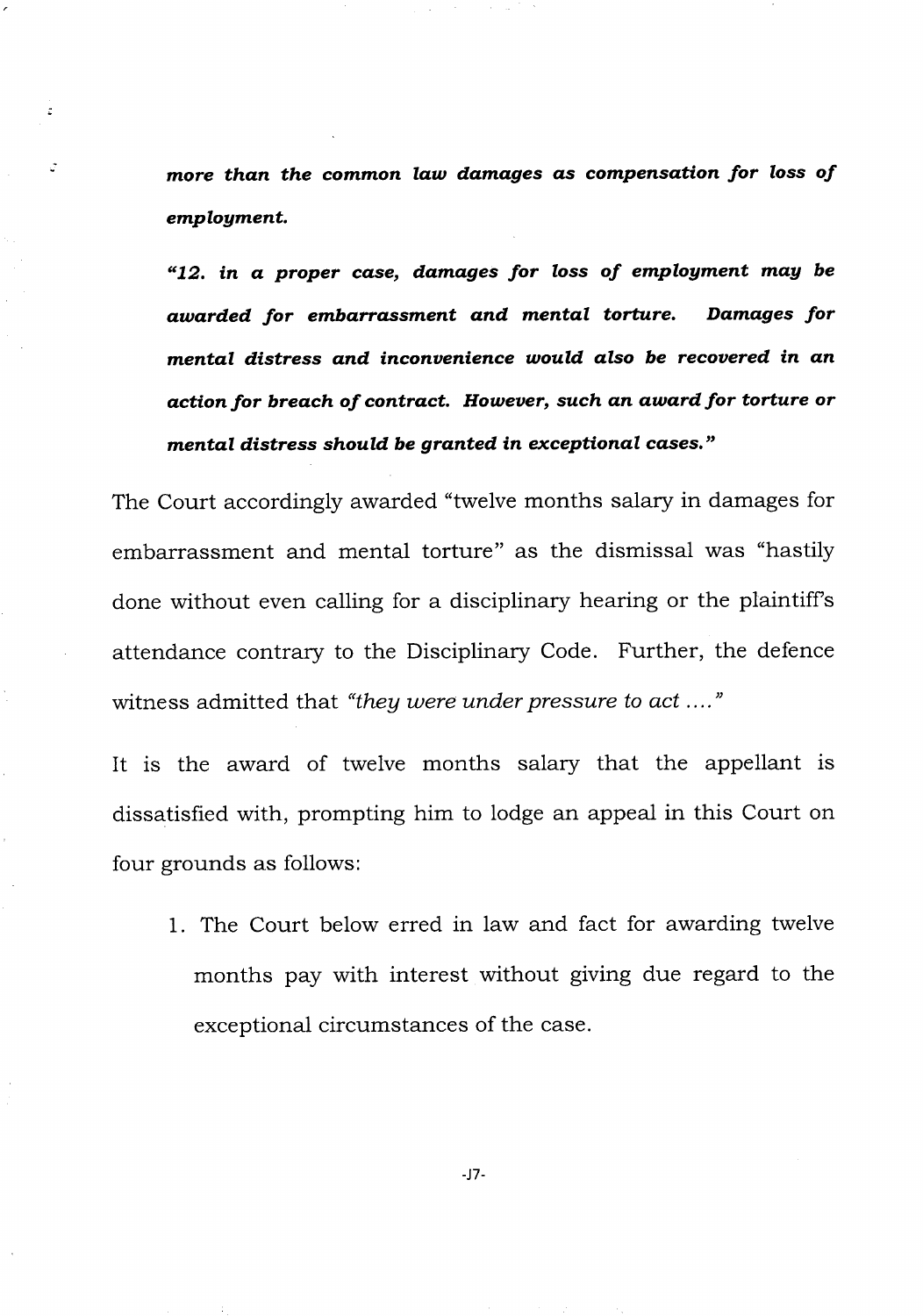2. The Court below erred in law and fact in not ordering the payment of perks with the twelve months pay contrary to the law and practice applicable to similarly circumstanced cases.

¢

 $\mathcal{I}$ 

- The Court below erred in law and fact when it did not make a finding that the appellant was discriminated against and make an appropriate award for discrimination.
- The Court below erred in law and fact when it failed to award exemplary damages for the respondent's flagrant and contumelious disregard of the rules of natural justice to be accorded a hearing.

The appellant's counsel also filed a list of authorities and arguments. In arguing grounds one and two counsel contends that the Supreme Court has held that where mental torture or suffering is inflicted in termination of employment, the normal measure of damages, that is, twelve months salary and perks, is departed from.

Yet in *casu,* the twelve months salary awarded by the High Court did not even include perks. According to counsel in **Swarp Spinning Mills Plc v. Sebastian Chileshe and Others',** the High Court assessed damages equivalent to two years salary and perks after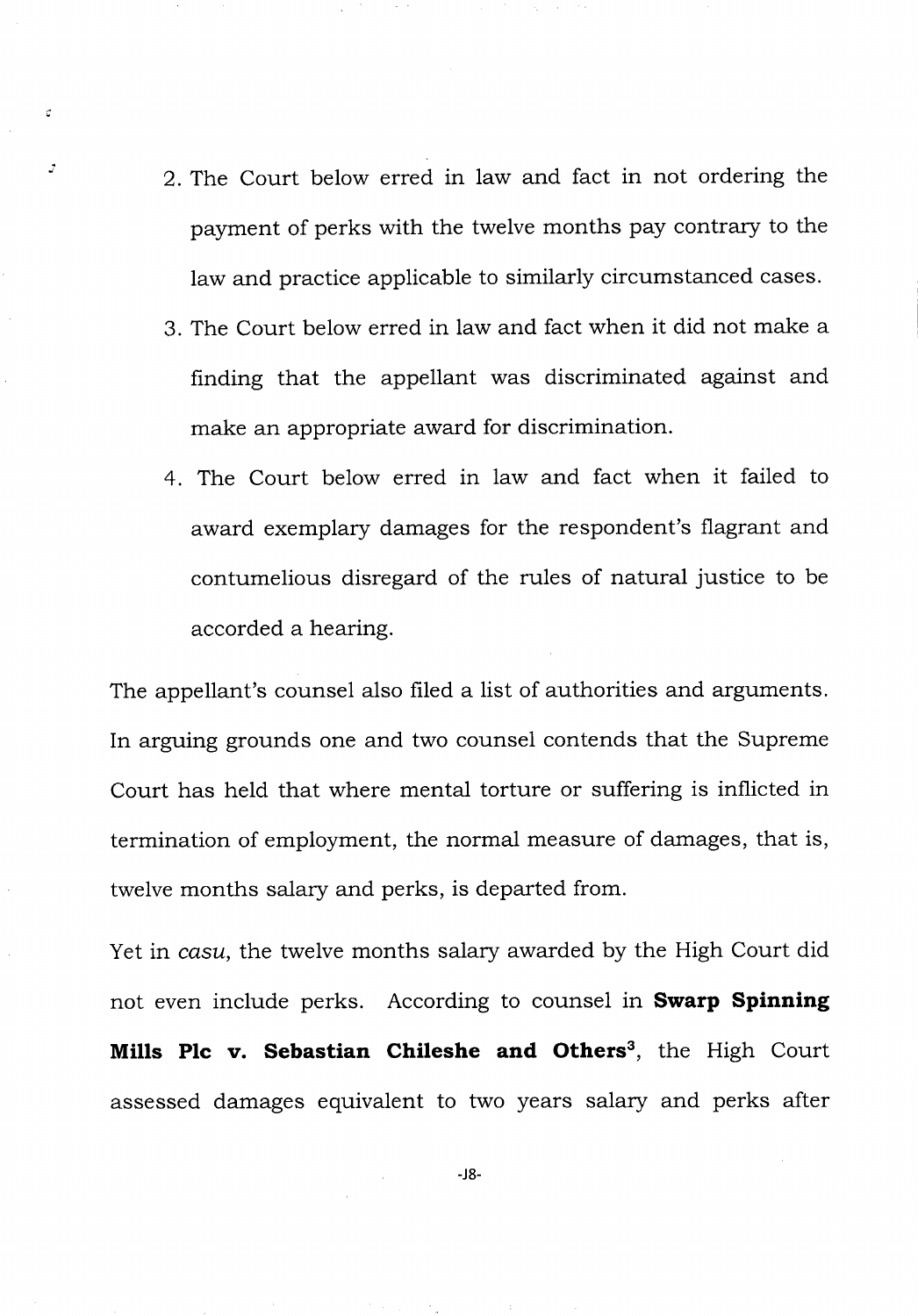taking into account scarcity of jobs and the manner of termination which was inflicted in a traumatic fashion. Also cited is the case of **Chintomfwa v. Ndola Lime'** where two years salary plus perks were awarded after the Court considered that job opportunities were then almost nil.

Accordingly, the appellant's position as senior gemmologist being scarce and specific to the mines, the normal measure of damages should have been departed from.

It was the further submission of counsel, that in the Swarp Spinning Mills<sup>3</sup> case, the Supreme Court, after referring to the English case of **Mccall v. Abelesz<sup>5</sup> stated that:** 

*"in this country, we too have recognized this kind of additional*  damages, in cases like the Attorney General v. Mpundu<sup>6</sup> and *Miyanda v. Attorney General7."* 

Counsel also argues, following the Supreme Court decision in **Jonathan Musialela Nguleka v. Furniture Holdings limited<sup>8</sup> that:** 

*"awards have always included allowances and any other perks that the aggrieved party was entitled to at the time of termination of employment.....*"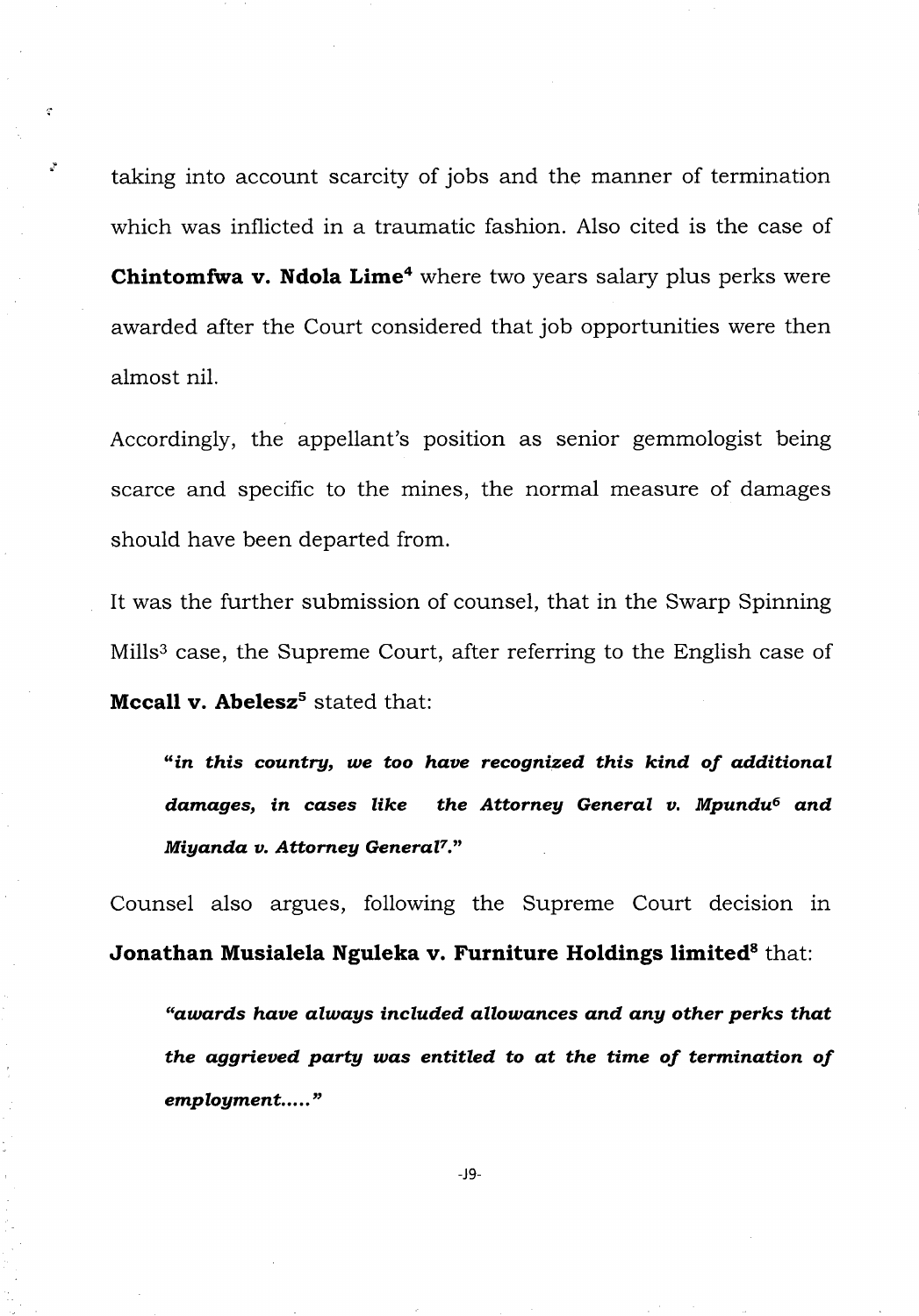Accordingly, that the appellant be paid compensation or damages inclusive of allowances and other entitlements such as leave pay and pension contributions as he was similarly circumstanced with the employees in the cases cited.

Regarding ground three, it is counsel's argument that both the appellant and respondent argued the issue of discrimination in the High Court as shown at page 216 lines 22 to 25 and page 217 lines 1 to 2 of the record of appeal. Therefore, having argued the unpleaded claim of discrimination, the Court was bound to consider it as held in cases like **Mazoka and Others v. Mwanawasa and Others9.** That the Court ignored the fact of discrimination when the evidence clearly showed that only the appellant was dismissed. This fact coupled with the fact, that the rules of the disciplinary code were disregarded constituted exceptional circumstances justifying departure from the normal measure of damages.

As to ground four, it is submitted that as a result of the contumelious disregard of the rules of natural justice, exemplary damages should have been awarded. Odgers on Civil Court in Action  $2<sup>nd</sup>$  edition, was quoted thus:

-J10-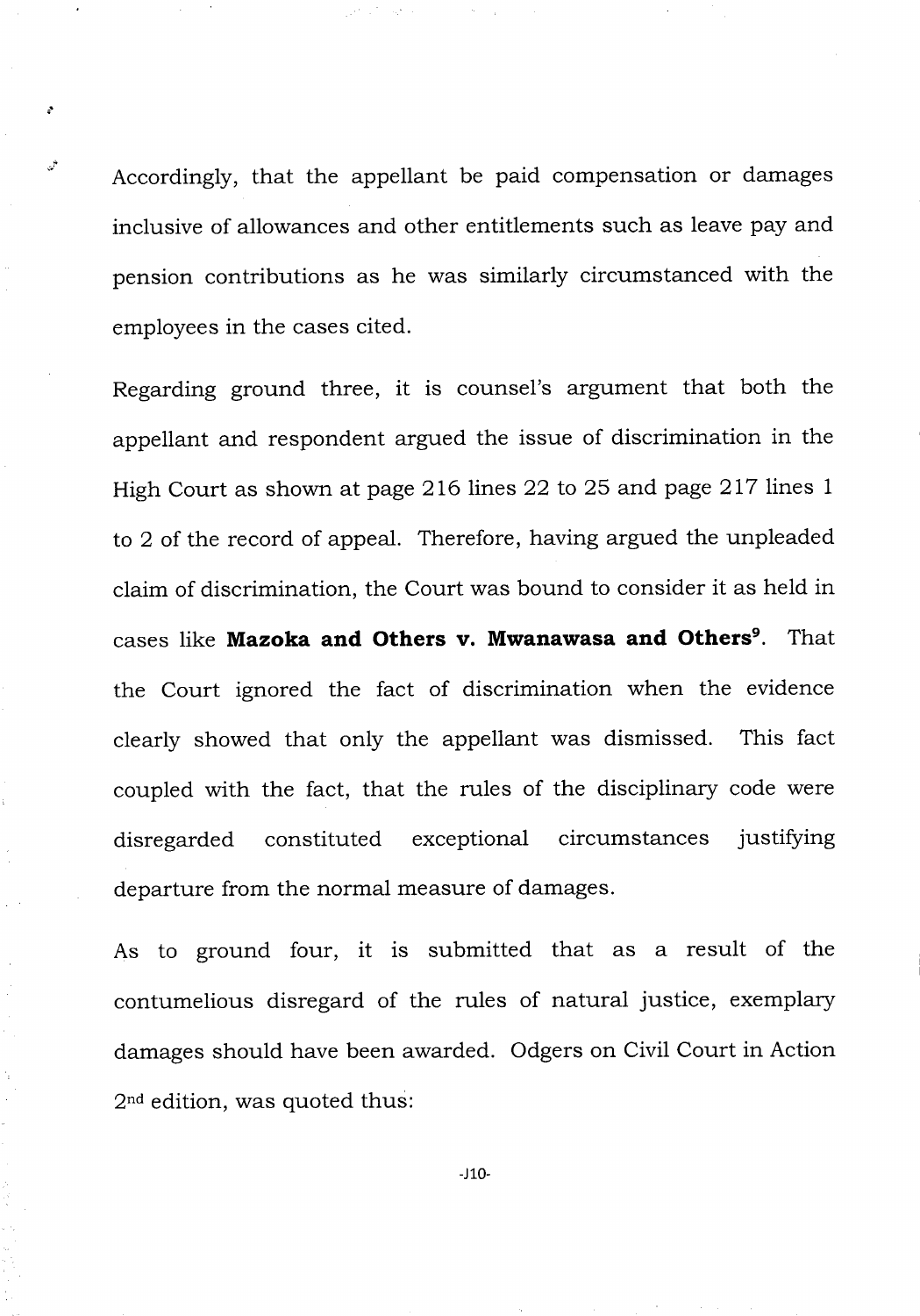*"Exemplary damages are awarded where the courts desires to mark their disapproval of the defendant's conduct towards the plaintiff, by awarding the plaintiff damages beyond the amount which would be adequate compensation for his actual loss or injury. They are allowed only where the damage has been oppressive, arbitrary or unconstitutional conduct by a government official."* 

Counsel contends, this was the case with the appellant and that the damage suffered is partly permanent in nature and merits exemplary damages.

The respondent's counsel filed the respondent's skeleton arguments in response to the appellant's heads of argument. In arguing ground one it is submitted that the circumstances that led to the appellant's termination were not exceptional in any way and that the award of twelve months salary as damages fell within the discretion of the Court. Furthermore, that the appellant failed to establish the exceptional circumstances. It is also argued that the appellant's case did not even warrant an award of damages for mental distress and inconvenience. That the Mpundu<sup> $6$ </sup> case is distinguishable, in that Mpundu suffered mental distress and inconvenience as a result of the wrongful suspension for a prolonged period of time.

-J11-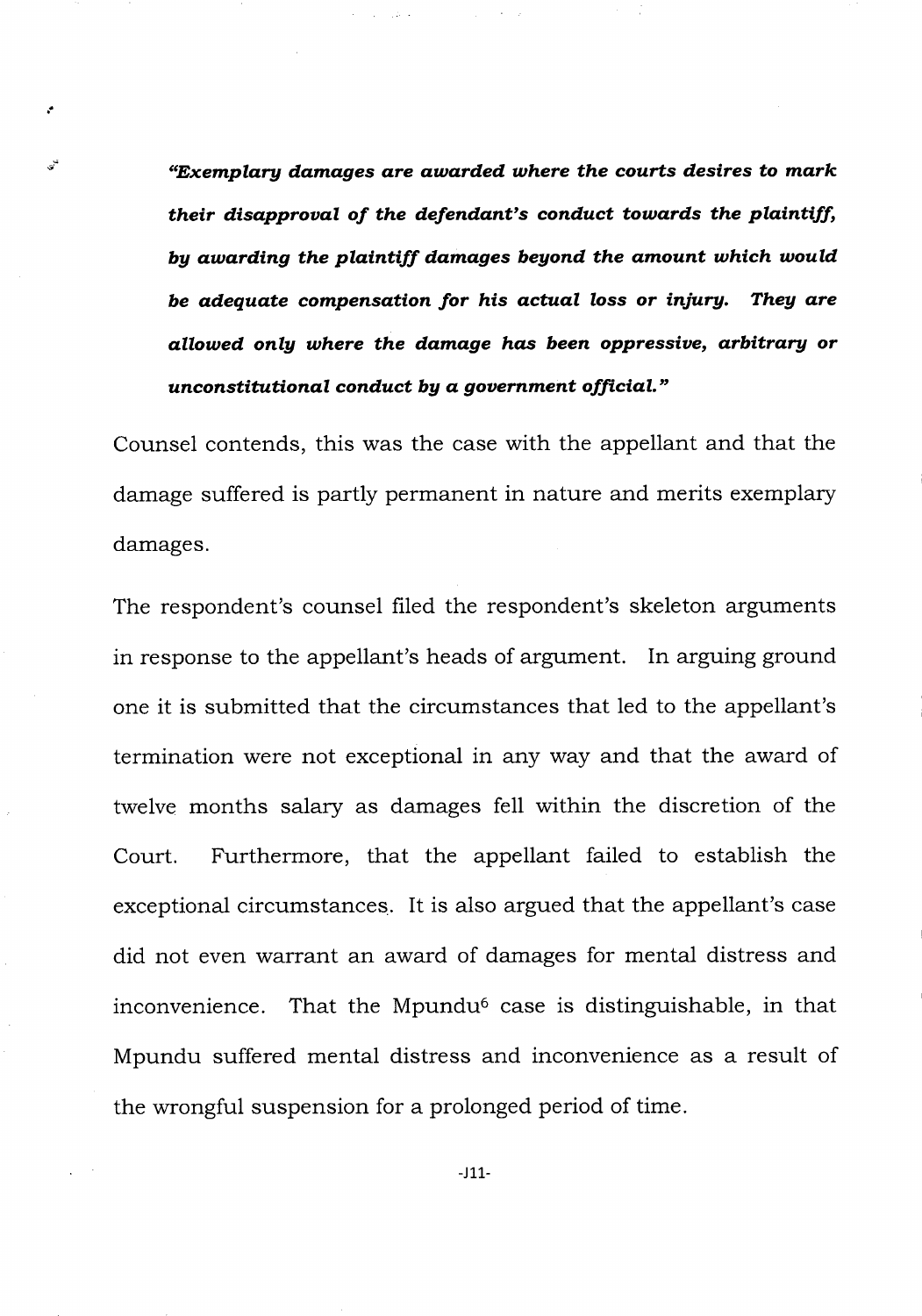The respondent concedes to ground two that the Court below erred in fact and law in not ordering the payment of perks with the twelve months pay awarded as damages.

According to the respondent, ground three is misconceived and ought to be dismissed. Relying on the case of **Mweshi Chileshe v. Zambia Consolidated Copper Mines Limited<sup>10</sup> that:** 

*"A point needs to be made - and stressed - regarding the discrimination cases: in effect, the rule against discrimination on at least one of the grounds listed in the statute was clearly intended to guard against unwarranted victimization or inexcusable unfairness. The liability of the employer and the entitlement of the employee to a judgment in his or her favour must necessarily depend on the absence of reasonable or just cause, where despite any colourable excuse cited or contractual clause cited; the real, substantial, dominant, or operative reason is the discrimination on one of the grounds. The rule could not have been designed to benefit or to protect workers who are guilty of wrong doing in fact which is sufficient to warrant the termination, penalty or disadvantage inflicted. The substantial justice which the statute calls upon the Industrial Relations Court to dispense should endure for the benefit of both sides".*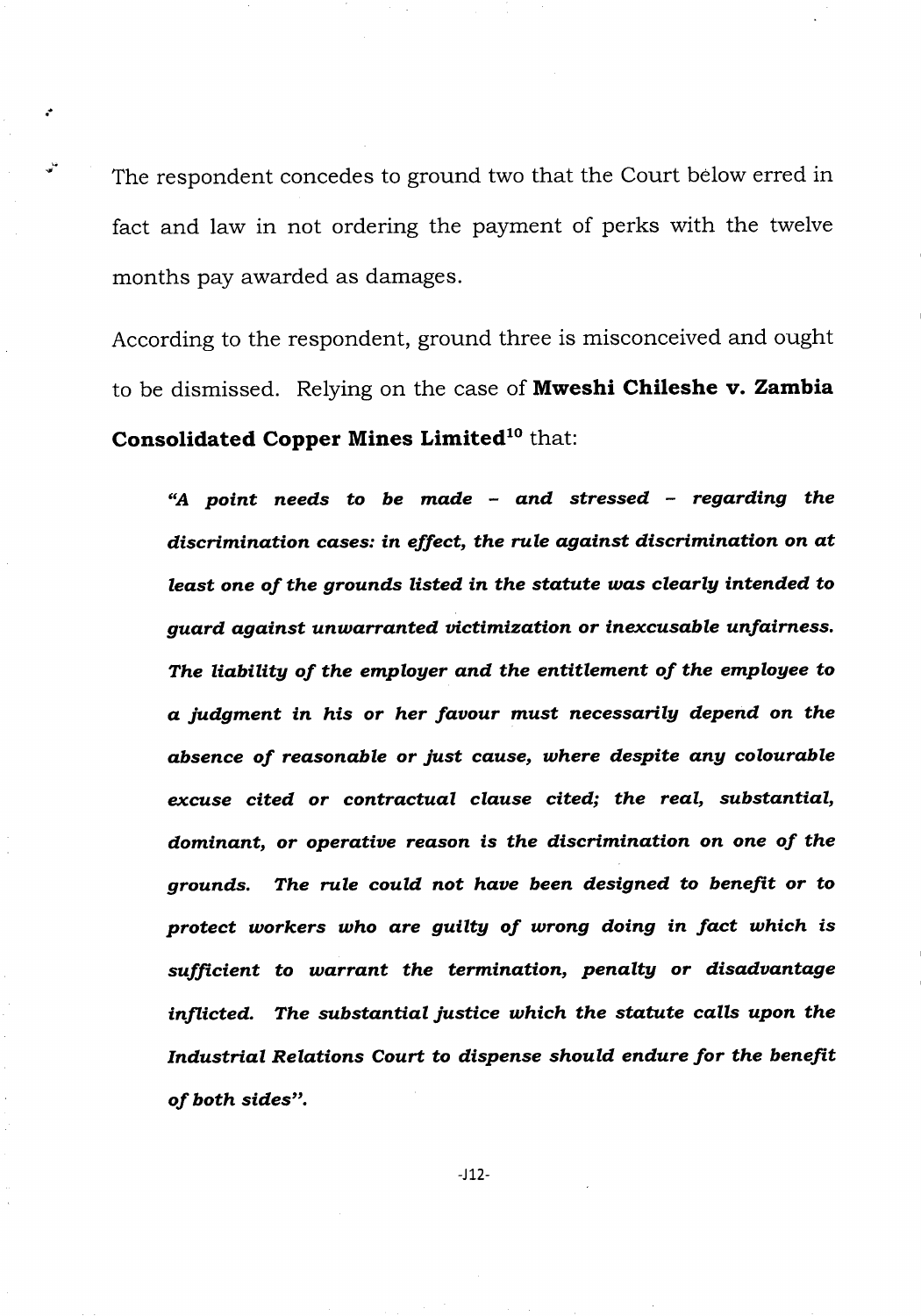Counsel argues that a finding of the appellant having been discriminated against does not warrant an award of damages. By contrast, that the court can make an award based on discrimination which renders the dismissal either wrongful or unlawful.

Regarding ground four, it is argued that in order for an award of exemplary damages to be made, there must be aggravating conduct on the part of the respondent as held by the Supreme Court in several cases like **Paul Roland Harrison v. The Attorney General".**  That the appellant failed to demonstrate the conduct of the respondent which deserved further punishment beyond compensatory damages. Thus ground four lacks merits and ought to be dismissed.

The respondent then made a submission on interest which is not responding to any ground of appeal. Quoting the provisions of Order 36 Rule 8 (statute not cited) that:

*"Where a judgment or order is for a sum of money, interest shall be paid thereon at the average of the short term deposit rate per annum prevailing from the date of the cause of action or writ as the Court or Judge may direct to the date of Judgment"* 

-J13-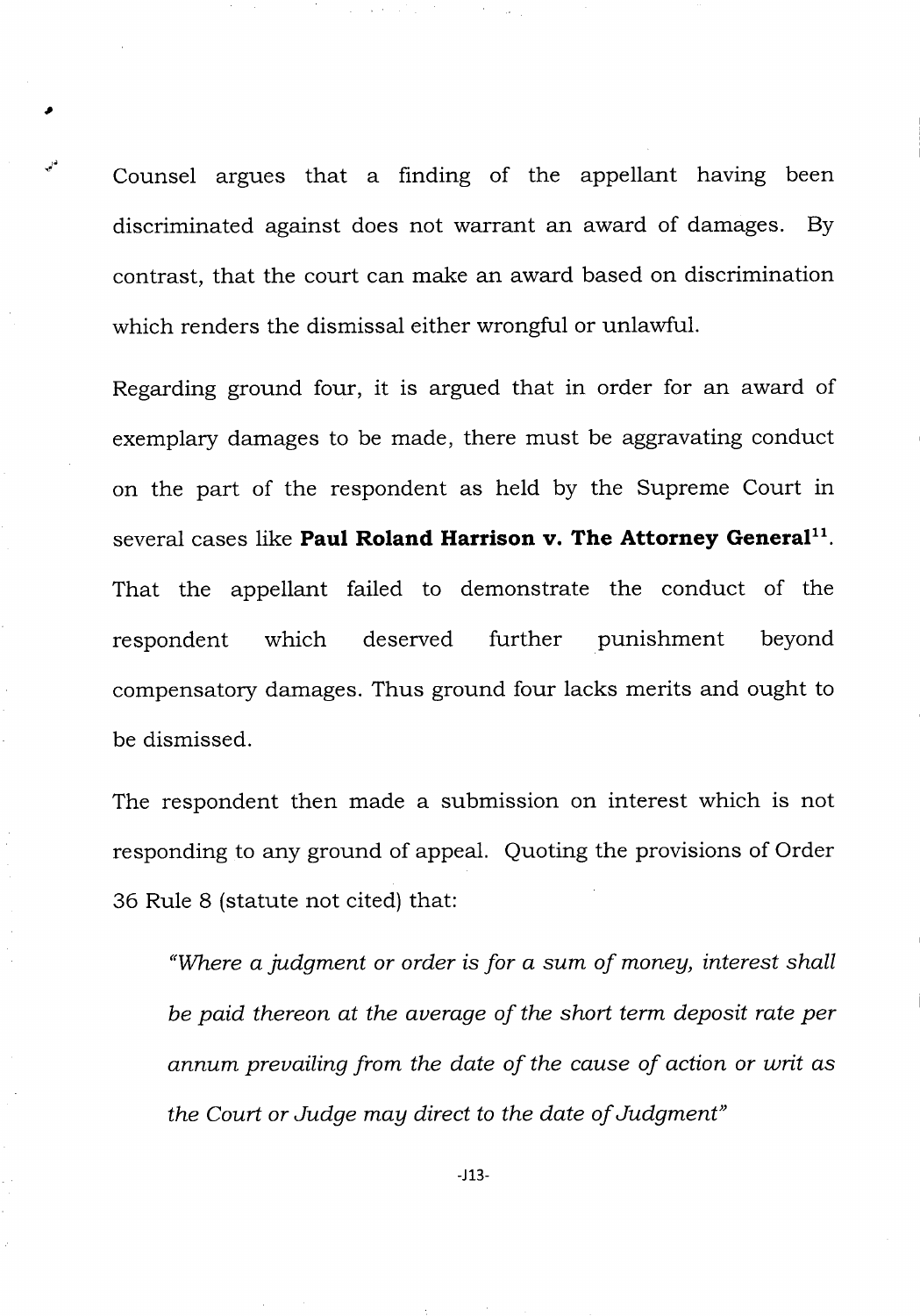Further, that the rate of interest payable post Judgment against the Attorney General (respondent herein) is provided under section 20 of the State Proceedings Act, Cap 71 as follows:

*"The Minister responsible for Finance may allow and cause to be paid out of the general revenues of the Republic to any person entitled by a Judgment under this Act to any money or costs, interest thereon at a rate not exceeding six per centum from the date of the Judgment until the money or costs are paid".* 

At the hearing of the appeal Mrs. Mushota, who appeared for the appellant, placed reliance on the written arguments and submitted that since there is no cross appeal, the Court should disregard the submission on interest.

Mr. Imasiku, the learned Principal State Advocate, relied on the respondent's skeleton arguments.

We have considered the arguments and submissions by counsel including the Judgment of the High Court. The cardinal issues this appeal raises are whether the twelve months salary as damages awarded by the High Court is equal to the normal measure of damages and thus inadequate due to exceptional circumstances

-J 14-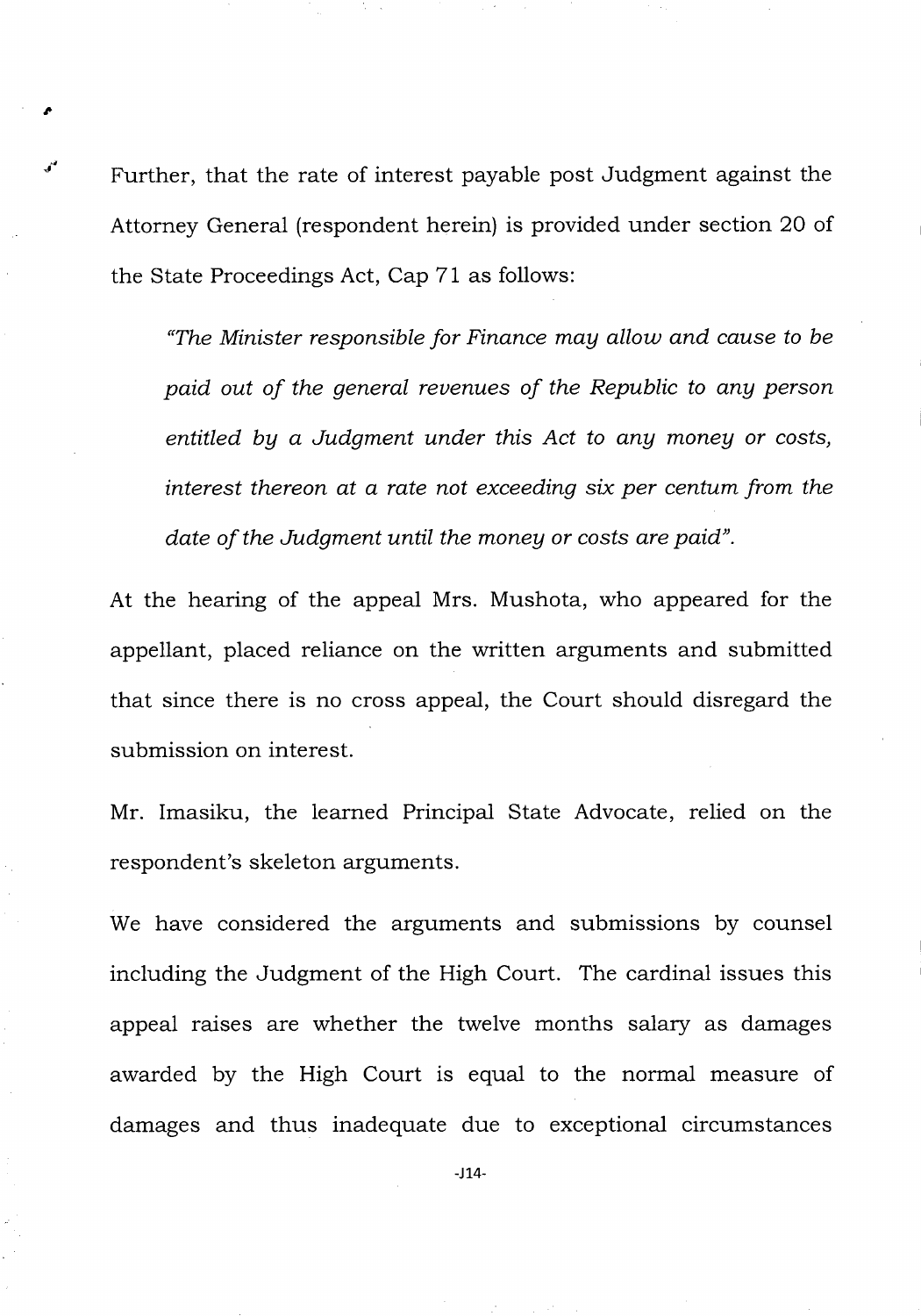which also warrant an award of exemplary damages. And whether the trial Judge erred in law and fact when she did not pronounce herself on the question of discrimination of the appellant.

The appellant's counsel contends that the award of damages is inadequate in light of the exceptional circumstances and discrimination of the appellant. The respondent contends that awards of damages are in the discretion of the Court and the appellant did not demonstrate any exceptional circumstances.

We wish to state from the outset that both counsel have cited some useful authorities on the subject of damages in employment cases. In cases like **Swarp Spinning Mills Plc3** and **Chilanga Cement Plc',**  the Supreme Court held that the normal measure of damages is the notice period. However, this is departed from where the termination is done in a traumatic fashion which causes undue distress and the justice of the case so demands.

In this case we note the appellant was an established civil servant whose employment was governed by the Terms and Conditions of Service for the Public Service, which it would appear, were not produced in the court below and are not part of the record of appeal.

-115-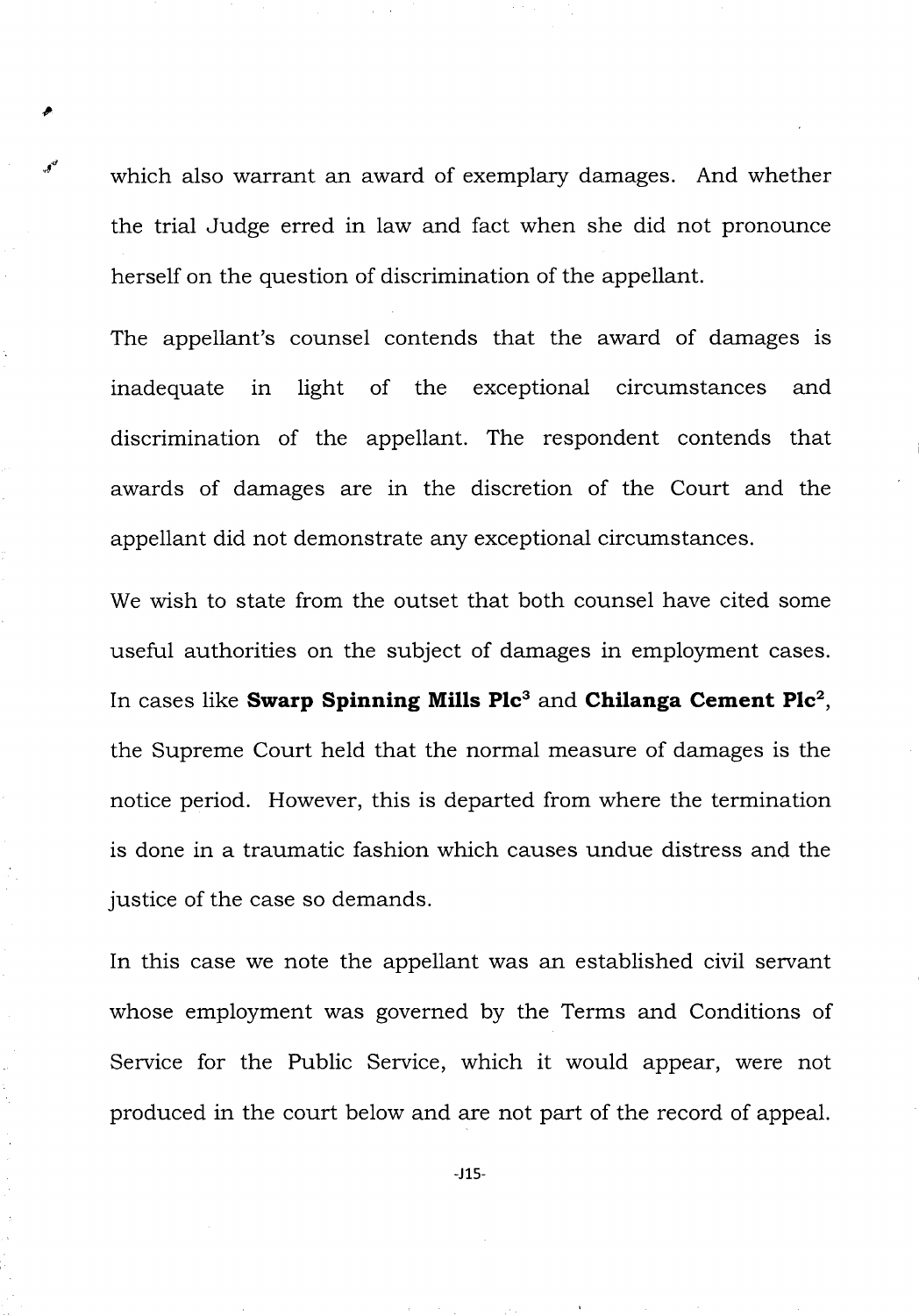Be that as it may, the learned trial Judge correctly observed following the decision in Chilanga Cement Plc<sup>2</sup> that where the conditions are silent, a contract of service may be terminated by giving reasonable notice. The Court awarded a global award of twelve months salary for embarrassment and torture as a result of the wrongful dismissal.

This award encompasses the aspect of damages for wrongful dismissal, as well as damages for embarrassment and torture. We are of the considered view that the trial Court was perfectly entitled to do so. This award is clearly above the normal measure i.e the notice period or reasonable notice.

The Court considered the circumstances of the case. She found, rightly so, that the allegations against the appellant were unsubstantiated that contrary to the Supreme Court's directive that the allegations of compromise, bribery and corruption be investigated, no investigations were carried out. The Court also noted that the disciplinary action was hastily taken, without even calling for a disciplinary hearing or the plaintiff's attendance contrary to procedure in the Disciplinary Code.

-J16-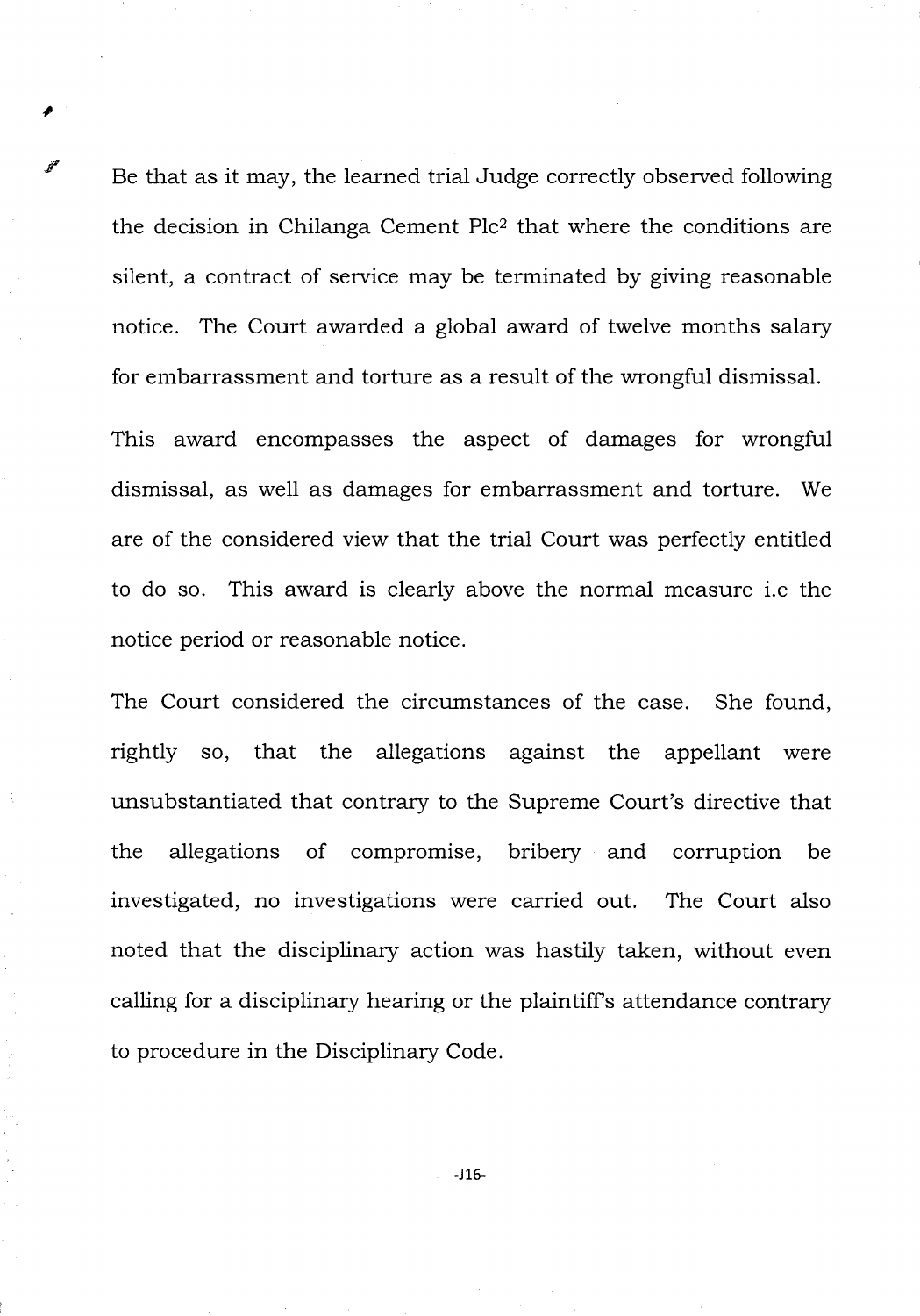The Court took into account the exceptional circumstances hence her finding that *"the whole disciplinary process was totally mishandled, resulting no doubt, in grave embarrassment to the plaintiff...."*  Furthermore that *"the plaintiff was not only gravely embarrassed but*  suffered mental torture as well......"

*A* 

We therefore, find no merit in counsel's argument in ground one. Counsel actually wrongly argued that twelve months pay is the normal measure of damages. As alluded to, the notice period is the normal measure of damages. In Swarp Spinning<sup>3</sup> the High Court awarded 24 months salary as damages less what had already been paid but this was reduced to six months by the Supreme Court. In reducing the award the Court stated:

*"the reduced award we are making cannot be subject to any deduction for the simple reason that it is intended to be compensation by way of the Mpundu type of damages......*"

As afore mentioned the twelve months salary encompassed the damages for wrongful dismissal which is the notice period and damages for torture and embarrassment which are the Mpundu type of damages.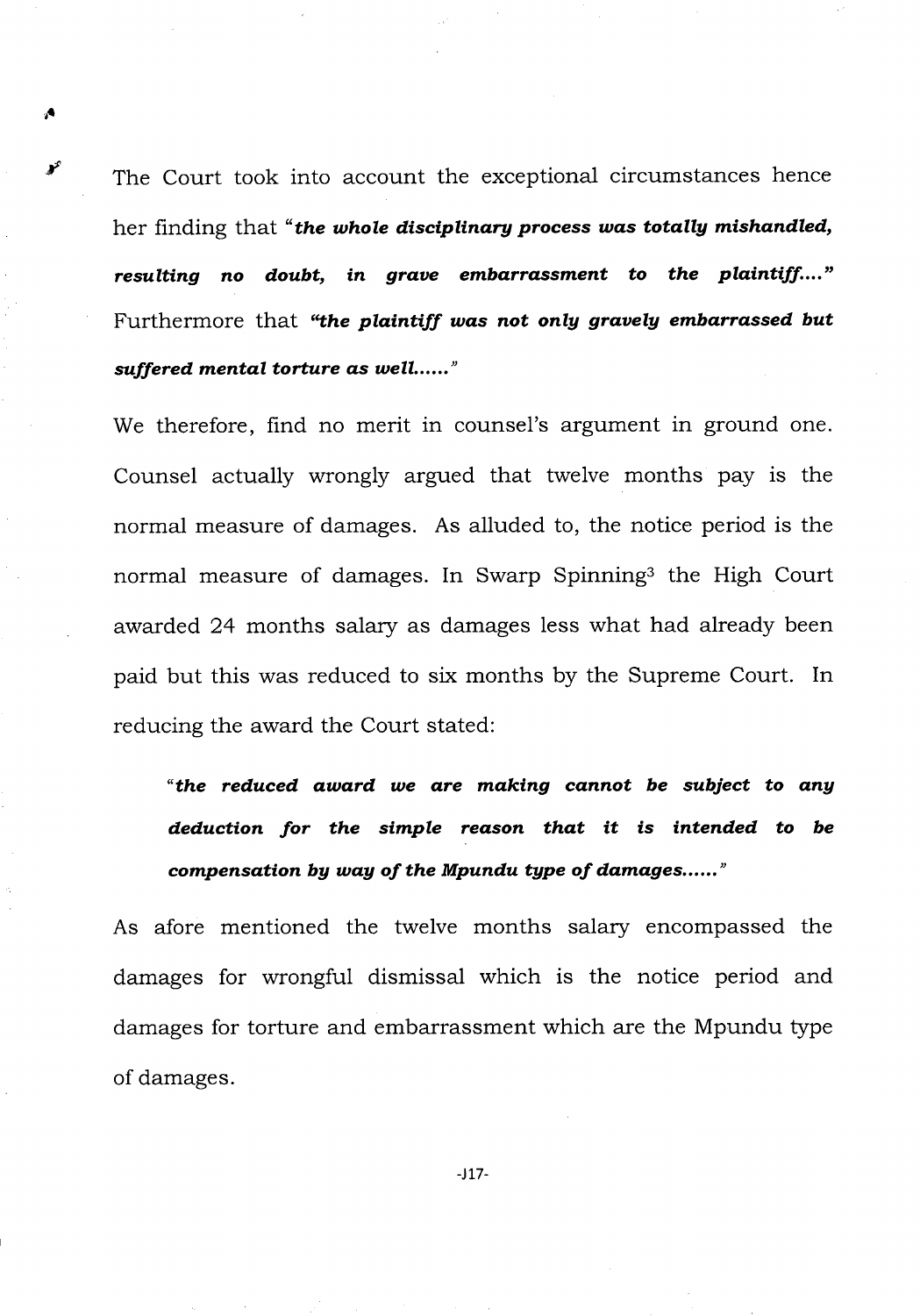We note from the writ of summons and statement of claim at pages 60 to 64 of the record of appeal that the appellant was seeking *inter alia "(i) a declaration that his summary dismissal is null and void for non compliance with the law in breach of the rules of natural justice, and discriminatory (ii) in the alternative damages for unlawful or wrongful dismissal"* 

 $s^{\tau}$ 

The court did not consider the first claim thus the judge did not declare that the dismissal was null and void and discriminatory for non compliance with the law. The court instead considered the second claim for damages for wrongful dismissal which was in the alternative.

We have no hesitation in agreeing with the approach that she took. It is settled law that claims or cases for discrimination per se are statutory based as is provided in section 108(1) of the Industrial and Labour Relations Act. The appellant did not even state the Act or Law which the respondent purportedly breached. The High Court was therefore on firm ground to consider the alternative claim.

This is in accordance with a plethora of cases like **Zambia**  Privatisation Agency v. Matale<sup>12</sup> and Ngwira v. Zambia National

-118-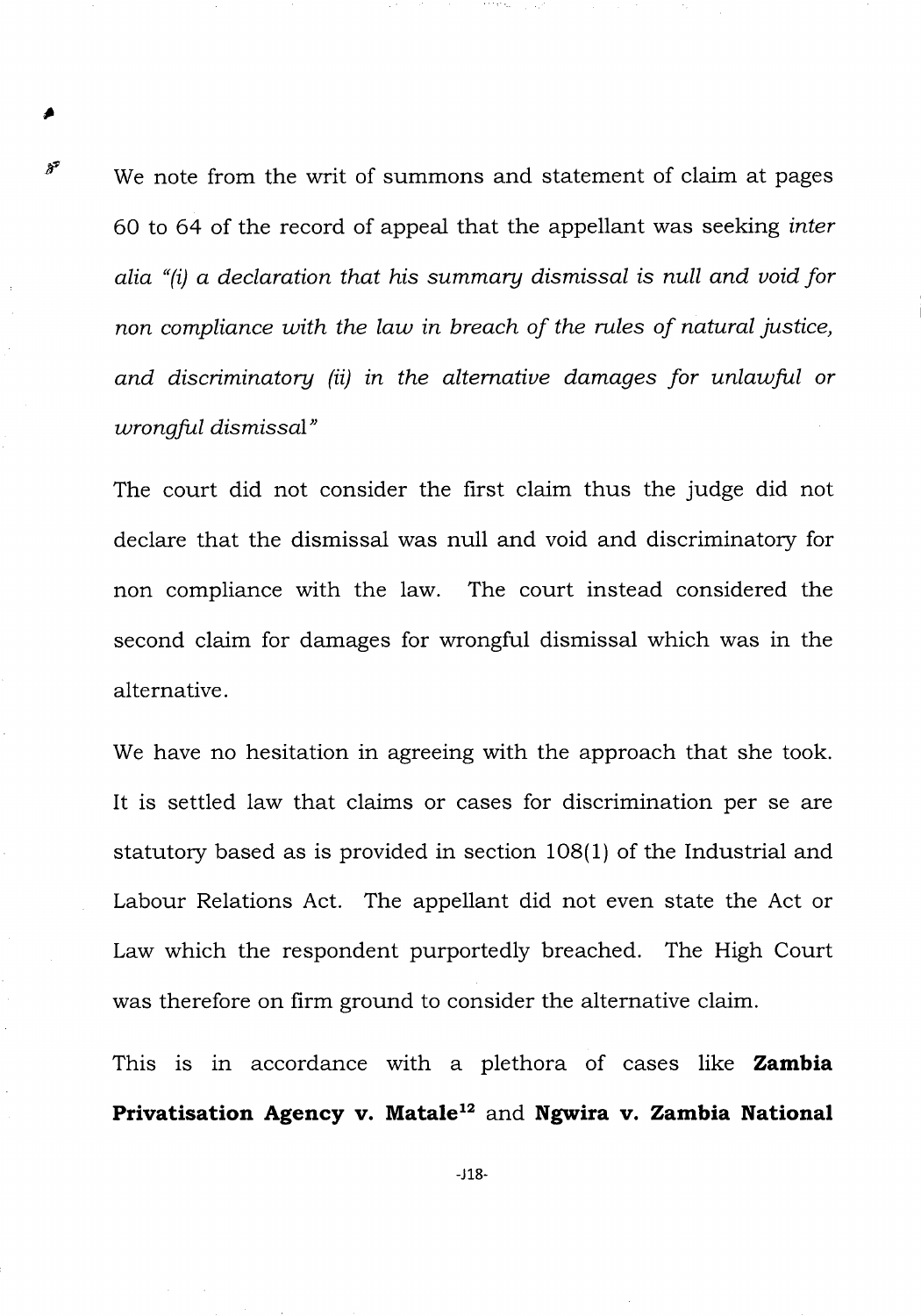**Insurance Brokers Limited<sup>13</sup>** that where the employee fails to prove discrimination as set out in section 108(1) of the Industrial and Labour Relations Act, but has pleaded other grounds, the court is entitled to consider those.

P

Thus, though the issue of discrimination was pleaded, contrary to Mrs. Mushota's assertion, the Court did not consider it because she considered the alternative claim for damages for unlawful and wrongful dismissal for which she gave a global award. Such that it awarded for torture and embarrassment though not pleaded but because of the circumstances of the case, she felt duty bound and, correctly so, to award damages over and above the normal measure. In maintaining the twelve months pay award, we also note that the appellant is already in gainful employment with Lumwana Mine.

The trial judge was therefore, on firm ground in her award of twelve months salary as damages. She did not misdirect herself in law and fact as contended. We therefore, find that grounds one and three lack merit and are dismissed.

We note that the respondent has conceded to ground two. It is indeed settled law that terminal benefits or awards should be paid

 $-J19-$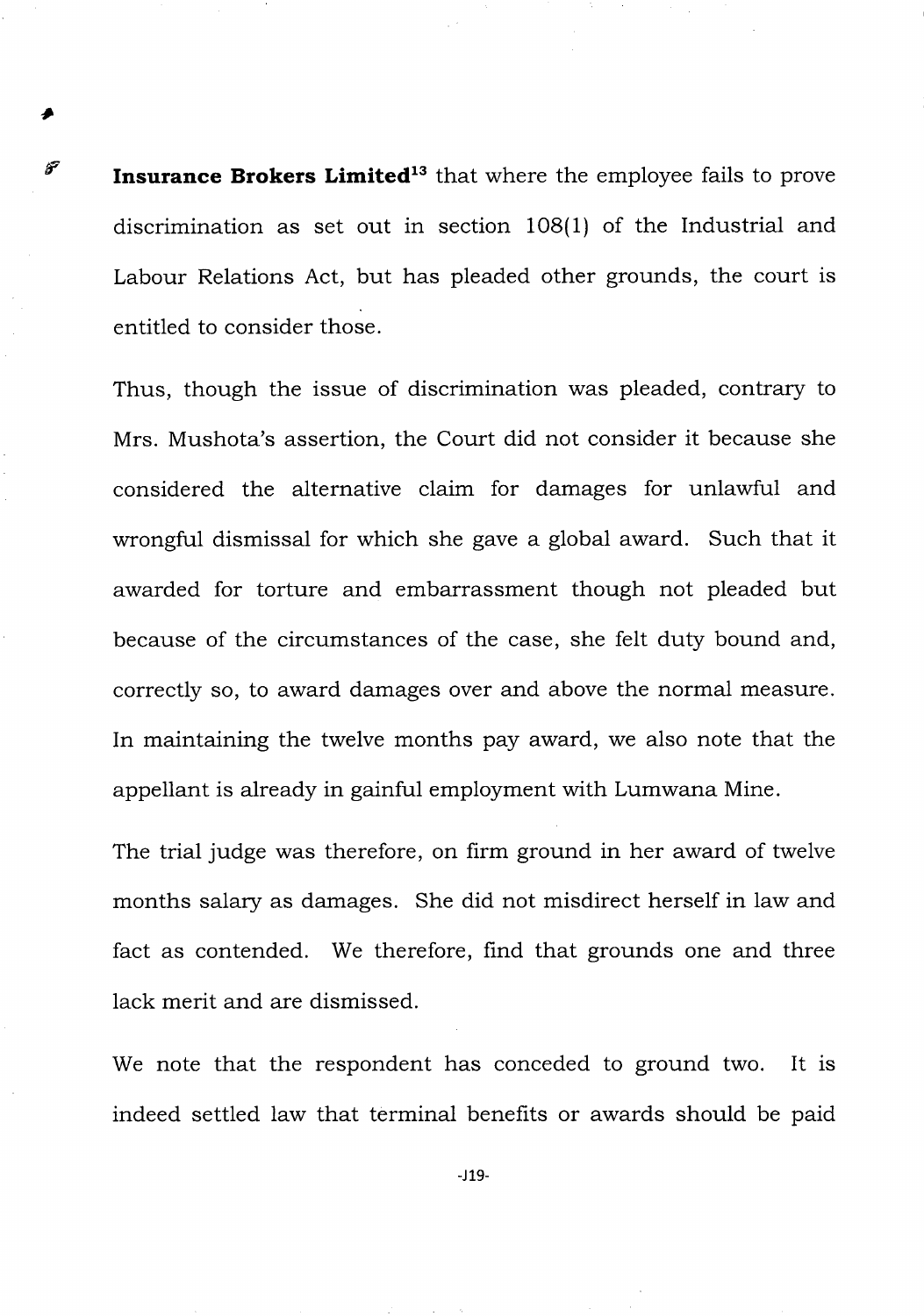together with allowances and perks an employee was entitled to during the course of his employment. We agree with Mrs. Mushota and the cases cited in this regard. Ground two is allowed. We order that the twelve months salary as damages awarded to the appellant be paid with allowances and perks he was entitled to. We wish to clarify that leave days and pension contributions are not allowances as argued by Mrs. Mushota. It is trite that an employee is entitled to payment of leave days, if they have any, even if they were dismissed. As for pension contributions, the appellant should claim a refund of these from the respondent's pension fund.

چج

Turning to ground four, what we are seized with here is whether the appellant was afforded an opportunity to be heard and not whether an oral or physical hearing was conducted before his dismissal. We are mindful that the appellant wrote a lengthy exculpatory letter denying the allegations/charges and blamed it all on the shortcomings and weaknesses in the respondent's export system.

In Sitali v. Central Board of Health<sup>14</sup> the Supreme Court elucidated that: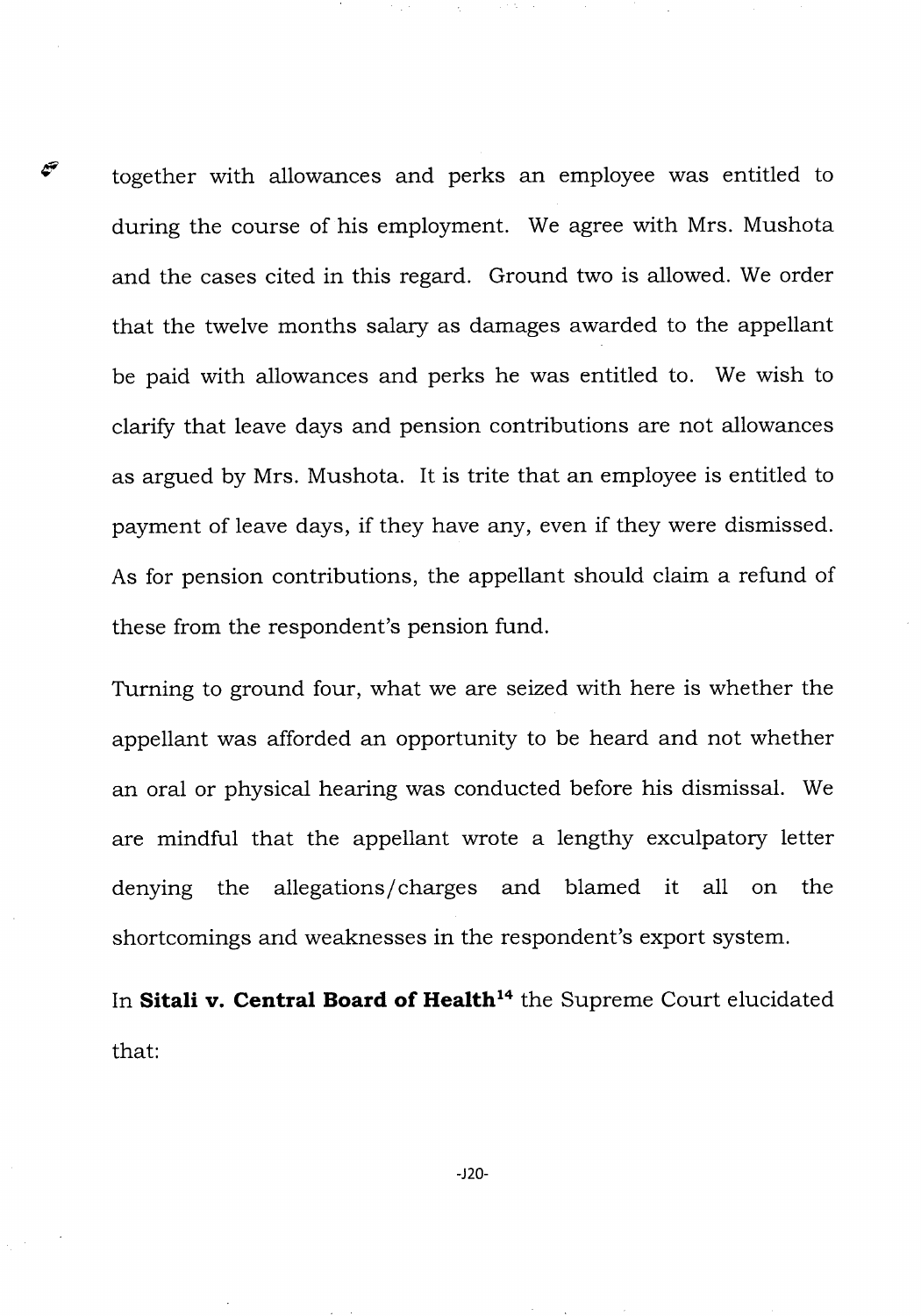*"Hearing' for purposes of disciplinary proceedings is not confined to physical presence of an accused (employee) and giving oral evidence. In our view a submission of an exculpatory letter in disciplinary proceedings is a form of hearing. What is important is that a party must be afforded an opportunity to present his or her case or a defence either orally or in writing...."* 

And also in **Mumba v. Telecel (Zambia) Limited<sup>15</sup> that:** 

*"We have pronounced ourselves before on this matter and we shall say it again that the employee is given an opportunity to be heard on the charges levelled against him when he is charged and asked to exculpate himself. There is no format on what an exculpatory statement should take but it is anticipated that the employee concerned will explain fully what transpired in relation to the allegations levelled against him with a view to vitiating those allegations."* 

Thus, even though the appellant was not afforded a physical hearing at which he could call witnesses, we are of the considered view that he was afforded an opportunity to be heard when he exculpated himself in writing. Therefore, we do not agree with Mrs. Mushota's arguments on this ground and the finding of the trial Judge that the appellant was not given a hearing. We therefore, find no basis for

**-J21-**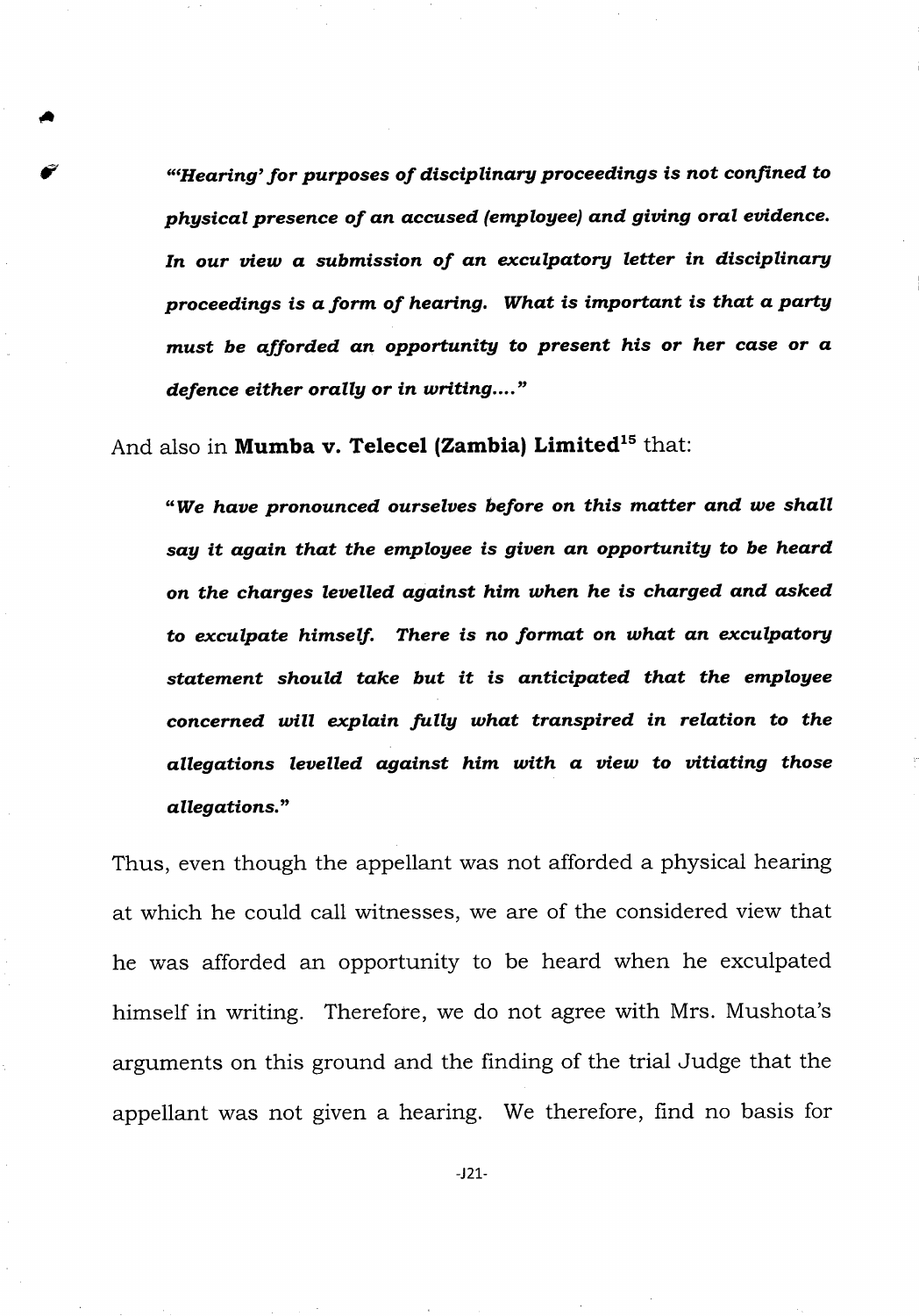awarding exemplary damages for contumelious disregard of the rules of natural justice and the Disciplinary Code. If anything breach of the Disciplinary Code or conditions of service where the employee is not guilty of any disciplinary offence attracts an award of damages for wrongful dismissal, which the appellant was awarded. We are fortified by the Chirwal case in this regard.

Therefore, only ground two succeeds to the extent that the twelve months salary be paid with perks and allowances the appellant was entitled to during his employment.

Before we leave this appeal, we wish to address the issue of interest which has been raised by the respondent though there is no cross appeal. We opine that the High Court erred in its award of post Judgment interest against the respondent. As submitted by the Principal State Advocate section 20 of the State Proceedings Act provides for post Judgment interest against the State (Attorney General) at six per centum until the money or costs are paid.

We are therefore, duty bound to interfere with this award of interest post Judgment, even though there is no cross appeal, as the rate of

-122-